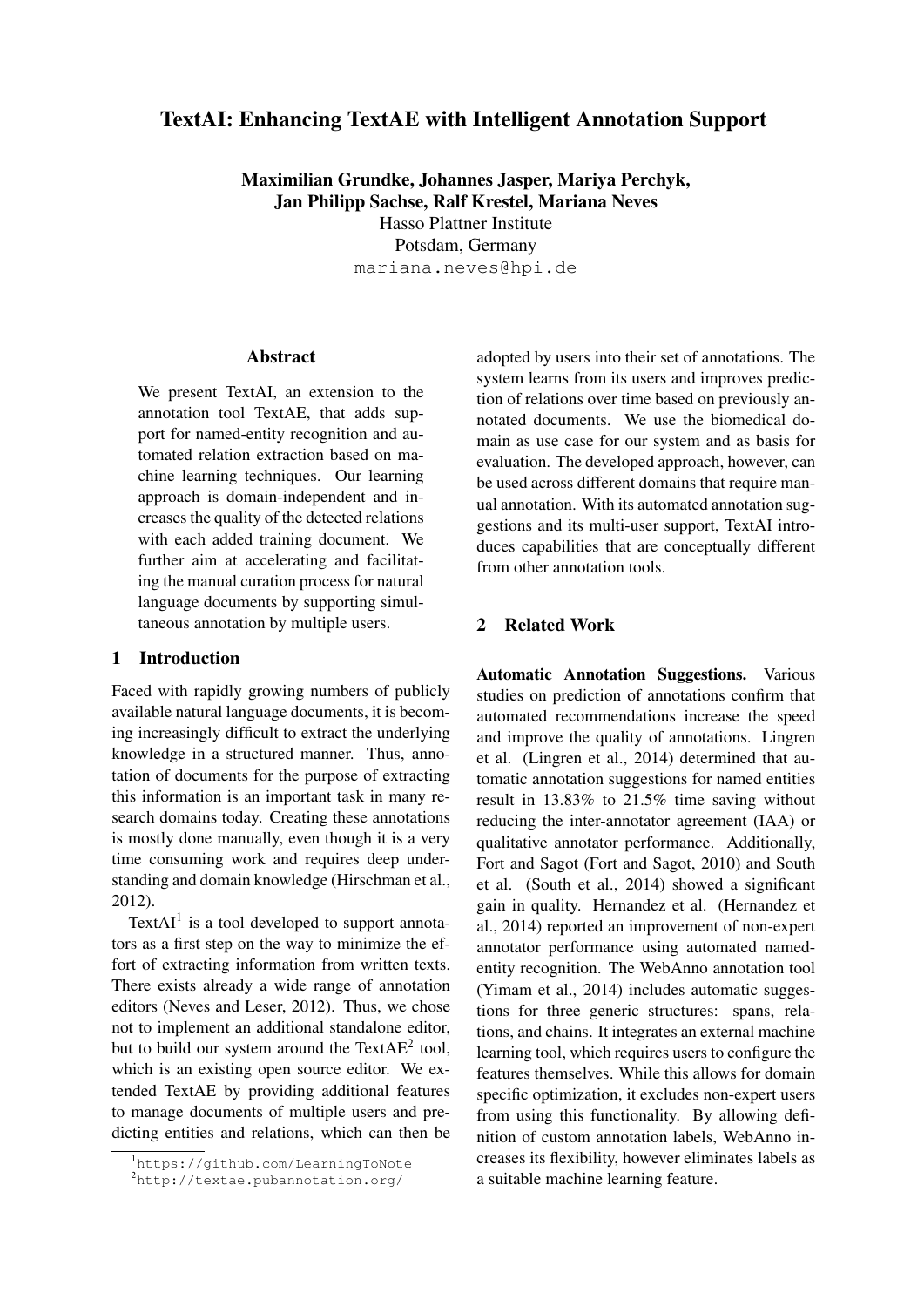

Figure 1: Components of the TextAI system.

Annotation Editors. TextAE is a browser-based annotation tool which comes without a server backend, but supports importing documents and annotations based on a simple JSON format. Being implemented using HTML and JavaScript, TextAEs functionality can be easily expanded. Furthermore, it supports both a wide range of keyboard shortcuts and usability improvements that aim to increase performance of its users. The brat rapid annotation tool (Stenetorp et al., 2012) features a client-server architecture, supports annotation of documents by multiple users simultaneously and allows comparison of different sets of annotations for one document. We chose to adapt several of these features and enhance TextAE to support them, while leaving it a simple and easy to use editor, as feature-rich tools, such as brat, quickly become complicated to use as they require complex configuration.

#### 3 System Architecture

Annotating documents with entities and relations traditionally involves manually highlighting entities in the document and marking relations between them. Our system employs machine learning techniques to automate these steps by using the workflow depicted in Figure 1. The user interacts with a central front-end component, which is used to manage annotation tasks, documents and users, as well as importing documents from multiple sources. Users also interact with the annotation editor for editing and reviewing documents and their annotations. In the back end, we use an in-memory database (IMDB), which provides document storage, text analysis features and integration with machine learning algorithms. The middleware layer mediates between the different interfaces and the IMDB and deals with all logic concerning user and document management.

#### 3.1 Front end

The user interacts with a central front-end component, which allows importing documents from multiple sources, such as the local file system, e.g., files in the BioC file format (Comeau et al., 2013) or by querying  $PubMed<sup>3</sup>$ , based on plain text. After importing documents into TextAI, these can be loaded from the database (cf. Back end). Besides document storage, the IMDB further offers basic text mining and analysis features that we use and expand. Domain independence is achieved through the introduction of another level of hierarchy called "tasks", which can be used to organize documents under one semantic group. This has the technical implication that each task has its own machine learning models, hence annotations within one task have no impact on predictions in another one.

#### 3.2 Annotation Editor

Users can review and edit documents and their annotations through the annotation editor. The later also allows to trigger NER, relationship prediction, and other methods aimed at improving annotation quality and speed. We extended TextAE, which is a powerful standalone annotation tool based on JSON-formatted input, that allows loading text and creating annotations and relations. It allows adding multiple annotations to each position in the document and displaying different layers of annotations through color coding. Instead of displaying different kinds of annotations, such as POS tags and domain-specific information, e.g., medical terms, we use different colors for annotations made by different users on the same document. Because of the HTML span-tag-based implementation for annotation rendering, TextAE displays overlapping annotations in a stacked way instead of inline.

Users can create custom labels for their annotations in TextAI. However, we ask the users to map their custom labels to one of the UMLS semantic types<sup>4</sup>, in order to improve the ability of our system to learn based on annotations made by users and to normalize the annotations made by different users and tasks. For instance, when annotating the DDI corpus (Herrero-Zazo et al., 2013), users could create four labels, one for each drug type

<sup>3</sup>http://www.ncbi.nlm.nih.gov/pubmed <sup>4</sup>https://metamap.nlm.nih.gov/

SemanticTypesAndGroups.shtml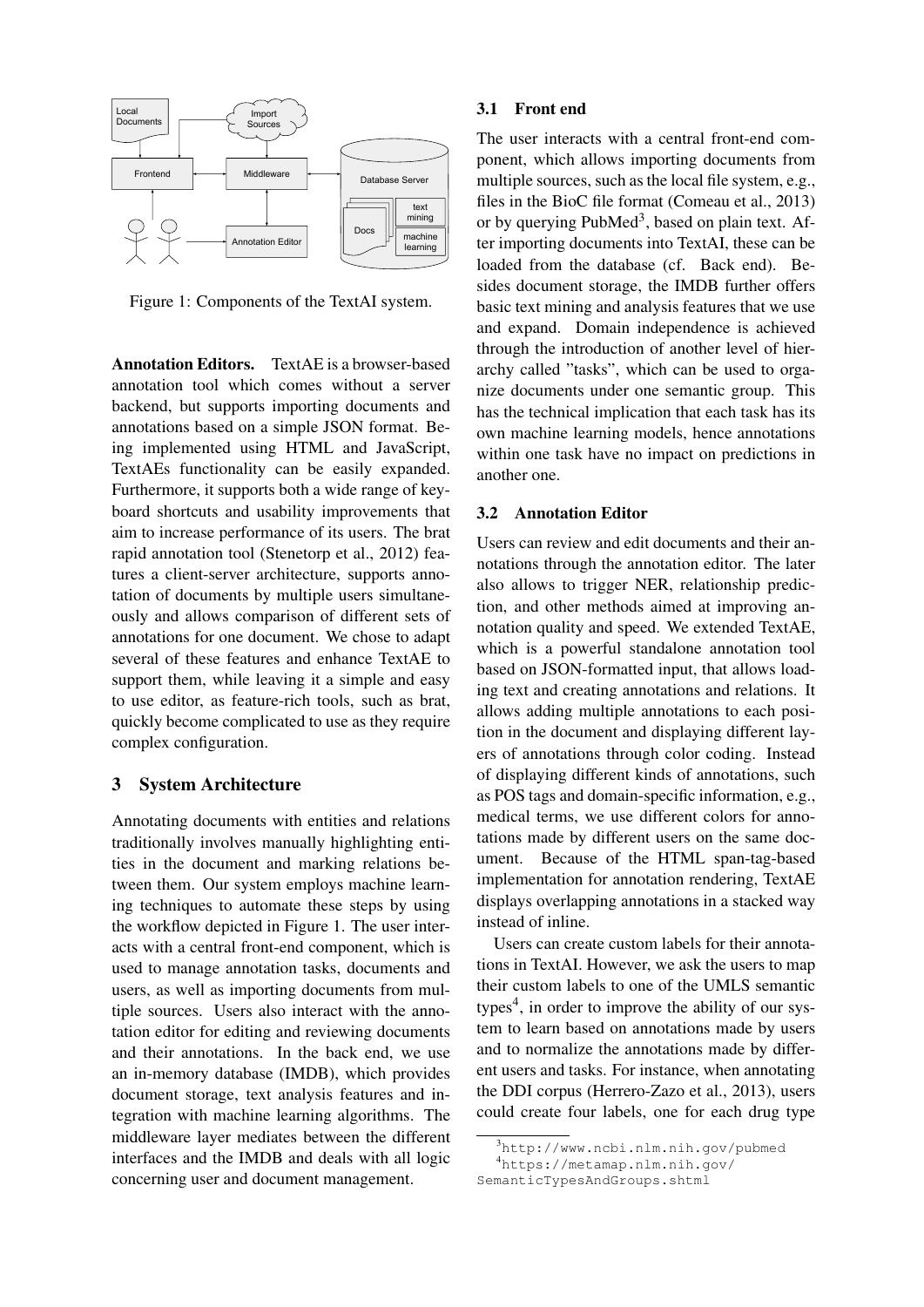

Figure 2: Screen-shot of the TextAI annotation editor showing annotations from different users (1), a drug-drug-interaction relation (2), the user-defined label (3) and the prediction functionality (4).

included in this corpus, but they are asked map every type to a UMLS semantic type, for instance, "T2000 - Clinical Drug" or "T121 - Pharmacologic Substance". Currently, we only allow mapping a label to one single UMLS semantic type.

Annotating large corpora is a task that can involve multiple experts, which requires user management to be available in a collaborative annotation system. A problem that occurs when multiple people do the same work is the creation of annotations with similar, but not identical meaning. Therefore, our system nudges users towards better annotations by asking them to map their labels to the UMLS semantic types. Further, during annotation, users can choose to hide their annotations from both other users and the machine learning part of our system, while still being able to use all of its features.

Users can correct the predictions made by the system by selectively adding them to their own annotation sets and editing them if necessary. At any point in the process, users can also manually add, remove, and alter entities and relations to their own set.

#### 3.3 Back end

We use Rserve<sup>5</sup>, which provides an interface to the statistical computing language R with its extensive text mining and machine learning capabilities. Further, our system relies on the text analysis functionalities of an IMDB for entity and relation predictions. Besides the documents, taskspecific metadata, such as trained models, domain specific stopword lists and NER dictionaries are stored in the database, allowing fast access to important domain-dependent information.

#### 3.4 Information Extraction

The automated suggestion of annotations involves two major steps, NER and relation prediction. For NER we apply a simple dictionary-based approach using the UMLS dictionary and part-of-speech (POS) tagging of the documents.

We train two support vector machines<sup>6</sup> to detect relations between two entities: one to determine whether a relation exists between two entities, and in case of positive, one to classify the type of relation. The relations are represented by n-dimensional feature vectors. We get descriptive characteristics of the relation of two entities by combining lexical and syntactical features In the pre-processing step, the document text is split in sentences and every word is tokenized, lemmatized and POS-tagged. Similar to the approach described in (Bui et al., 2014), we divided the sentence into three groups by adding the prefix "b" to each token appearing before the first entity, the prefix "i" to the words in between the two entities and the prefix "a" to the words after the second entity. While we remove stop words and ignore entities in the context, we do not filter out punctuation, i.e. comma, colon and semicolon, since their appearance between two entities can be a strong indicator that there is no relation between these entities. We only consider three tokens on either side of each entity in order to emphasize the near context around the annotations. The annotated types of both entities are considered as a feature as well. We also include the distance, i.e. the number of

<sup>5</sup>https://rforge.net/Rserve/

 $6e1071$ (https://cran.r-project.org/ package=e1071), an R interface to LIBSVM with its default RBF kernel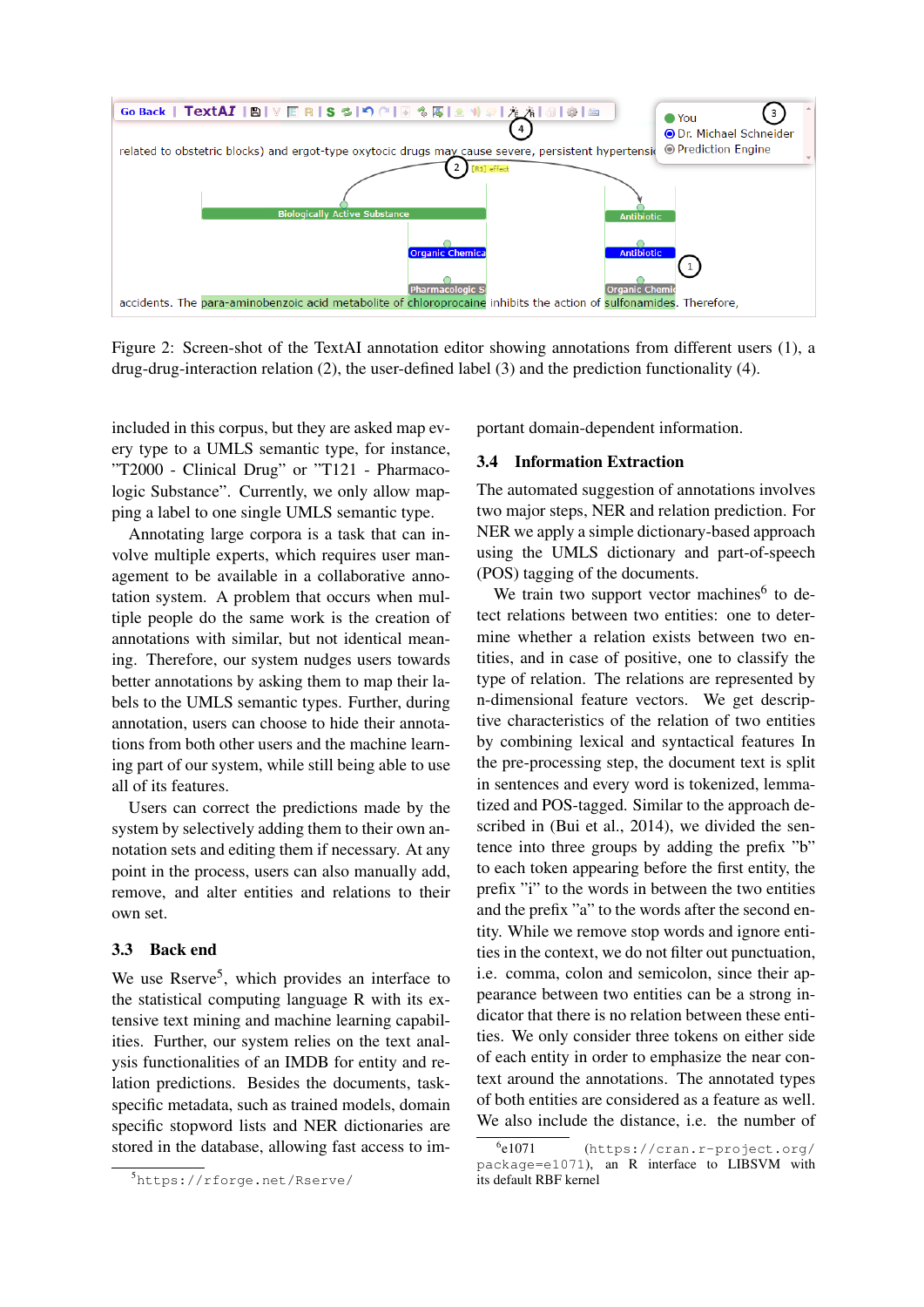words and the number of characters between two entities, as a feature. We avoid using trigger words as proposed by (Bui et al., 2014), since this would contradict with our domain-independence objective.

Every newly annotated document is used to retrain the models for relationship extraction, thus learning over time to improve its performance. Further, using the UMLS predefined set of types also improves the learning capabilities of our system, as entities can now be chosen from a finite set and the entity type becomes a stronger feature for relation prediction. Since training these models is only possible and reasonable given a certain amount of information, TextAI needs a set of preannotated documents, either by importing or manually annotating a few documents of the corpus in advance.

### 3.5 Middleware

As both database and front-end components have highly independent schemata and interfaces, transforming data between them is a key role of the middleware. The middleware implements a RESTful interface representing users, tasks, documents, user-documents and their content to pass on information about data objects to the browserbased front end. Additionally, user management and access rights management are handled here. An integrated user model ensures that every action taken is properly authenticated and authorized. Our annotation editor can load and export data provided in JSON format, thus the middleware is also responsible for transforming information between the different representations in our system. In addition, the middleware provides an interface to import and export documents. Internally, we use the BioC format (Comeau et al., 2013), as it is general enough to be used across different annotation domains.

#### 4 Experiments

We focused on the medical domain and used the DDI corpus (Herrero-Zazo et al., 2013) to evaluate the performance of our NER and relation extraction procedures.

NER. In our evaluation, we consider not only exact matches of the gold-standard and the predicted entities, but also overlapping entity label markers are accepted. Our average F-1 score was 77.3% with a recall of 85.62% and a precision of



Figure 3: Influence of training set size on prediction performance.

72.53% for the DDI-Drugbank and DDI-Medline data set.

Relation Extraction. In total, the DDI corpus names five different relation types: non-relation, mechanism, effect, advise and a general interaction. We achieved a precision of 72.95% on the test set of the DDI corpus, averaged over 10 iterations. Other researchers who performed relation prediction on the DDI corpus achieve comparable performance results of 60.9% and 62.99% macro averaged F-score (Thomas et al., 2013a).

Training Set Size. When users annotate new relations, the systems performance increases since the SVM models are retrained with new user input. We measure the impact of this input on the efficiency of our classifier with a setup as follows. Starting with only one annotated document, we train both SVM classifiers on the given data and evaluate on 20 randomly selected documents. We then select 10 more documents for training and again test on 20 test documents. This cycle repeats until 500 documents are included in the training set. Figure 3 illustrates the F-score for each of the DDI interaction types averaged over 10 runs with varying training documents.

In comparison to our performance for other relations, the "interaction" type obtained lower results and these have oscillated over our experiments. This relation type is under-represented in the DDI corpus as it constitute only 6% of the annotated DDI relations. As discussed in previous work (Thomas et al., 2013b), this resulted in lower performance of the systems for this relation type on the test set. We believe that the oscillation on the results occurs for those test sets which con